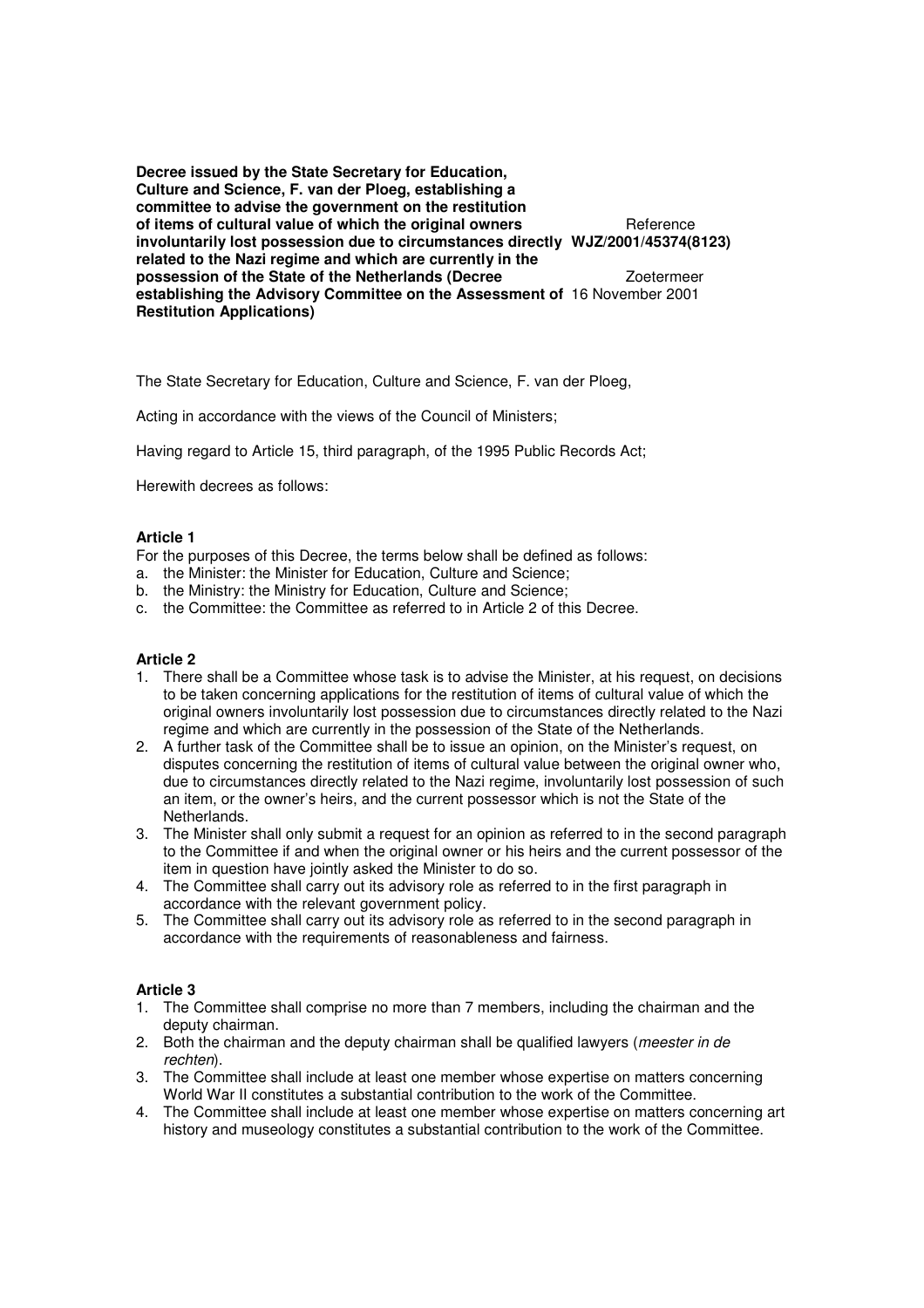- 5. The Minister shall appoint the chairman, the deputy chairman and the other members for a period not exceeding three years. They shall not form part of the Ministry or work in any other capacity under the responsibility of the Minister.
- 6. The chairman, the deputy chairman and the other members may be reappointed once at most.

# **Article 4**

- 1. Each request for advice shall be considered by a group of at least three Committee members, to be selected by the chairman, with the proviso that at least the chairman or the deputy chairman shall be involved in the consideration of the request.
- 2. The Committee may issue further regulations pertaining to the method to be adopted.

## **Article 5**

- 1. The Minister shall provide the Committee with a Committee Secretariat.
- 2. The Secretariat shall be headed by the Committee Secretary, who shall be a qualified lawyer (meester in de rechten).
- 3. The Secretary shall be accountable only to the Committee for the work performed for the Committee.

## **Article 6**

- 1. If required for the execution of its task, the Committee may, at a meeting, hear the person that has submitted a restitution application as referred to in Article 2, first paragraph and a Ministry representative or, as the case may be, the parties whose dispute, as referred to in Article 2, second paragraph, has been submitted to the Committee for advice.
- 2. If required for the execution of its task, the Committee may directly approach any third parties in order to obtain information, and may invite such third parties to a meeting so as to learn their views.
- 3. The Minister shall ensure that all documents that the Committee needs in order to execute its task and that are in the Ministry's files are made available to the Committee in time and in full.
- 4. Each and every officer of the Ministry shall comply with a summons or a request issued by the Committee.
- 5. The restrictions relevant to the public accessibility of records as referred to in Section 1, subsection c, under 1 and 2 of the 1995 Public Records Act that the Committee needs for the execution of its task and are filed in State Archives shall not be applicable to the Committee.

### **Article 7**

- 1. Every year the Committee shall report to the Ministry of Education, Culture and Science on the current situation regarding the tasks referred to in Article 2.
- 2. The first report shall be submitted in January 2003.

## **Article 8**

The members of the Committee shall receive a fee plus reimbursement for travel and subsistence expenses in accordance with the relevant government schemes.

### **Article 9**

The Committee's records shall be transferred to the archives of the Ministry's Cultural Heritage Department after dissolution of the Committee or at such earlier time as may be dictated by circumstances.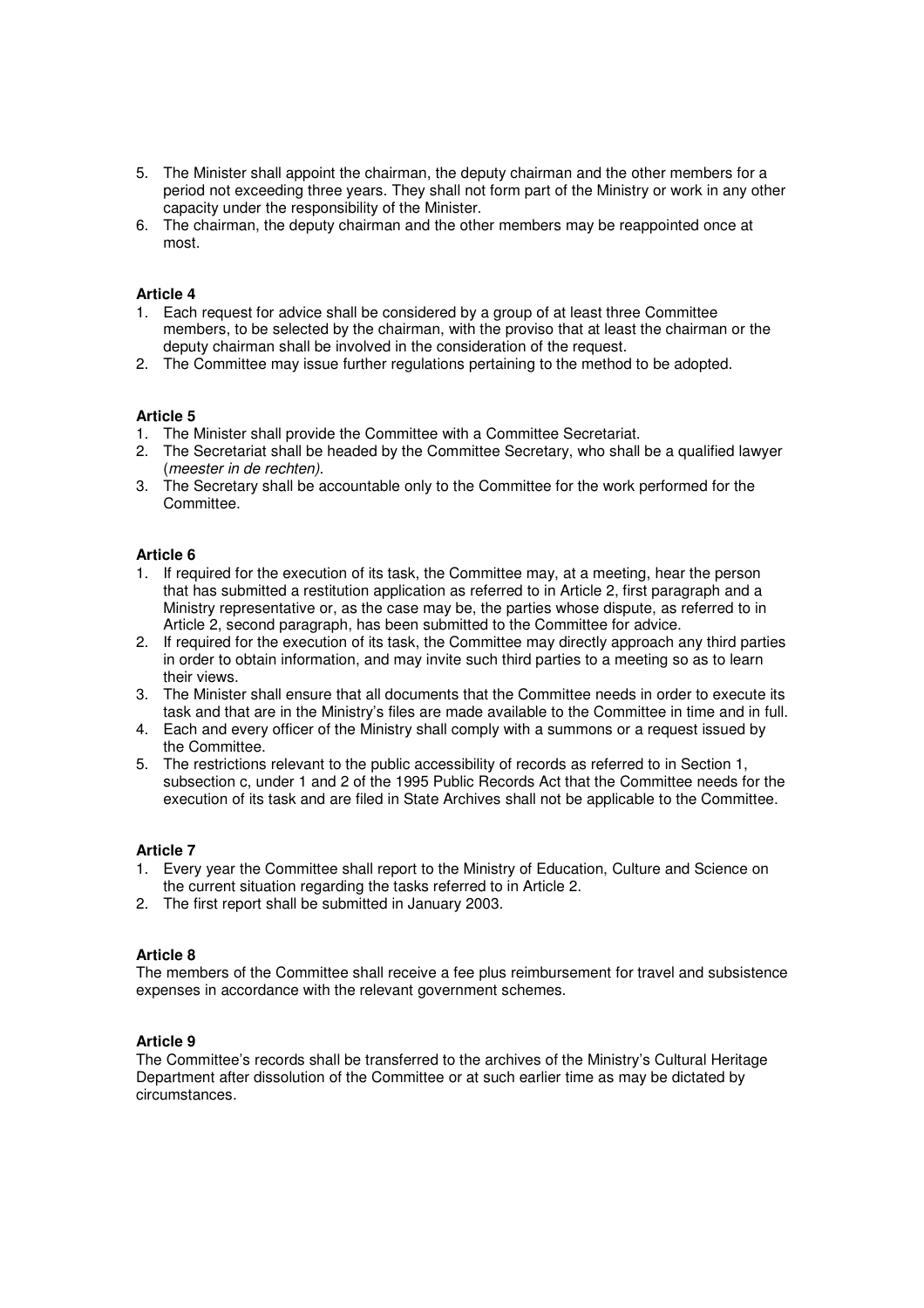# **Article 10**

From the date that this Decree takes effect, the following persons shall be appointed for a period of three years:

- a. J.M. Polak of Ede, chairman
- b. B.J Asscher of Baarn, deputy chairman
- c. Prof. J. Leyten of Nijmegen
- d. E. van Straaten of Beekbergen
- e. Prof. J.Th.M. Bank of Amsterdam
- f. H.M. Verrijn-Stuart of Amsterdam

# **Article 11**

This Decree shall come into effect on the second day after the date of the Government Gazette in which it is published.

## **Article 12**

This Decree shall be cited as the Decree establishing the Advisory Committee on the Assessment of Restitution Applications.

This Decree and the associated explanatory notes will be published in the Government Gazette.

The State Secretary for Education, Culture and Science

[signed]

F. van der Ploeg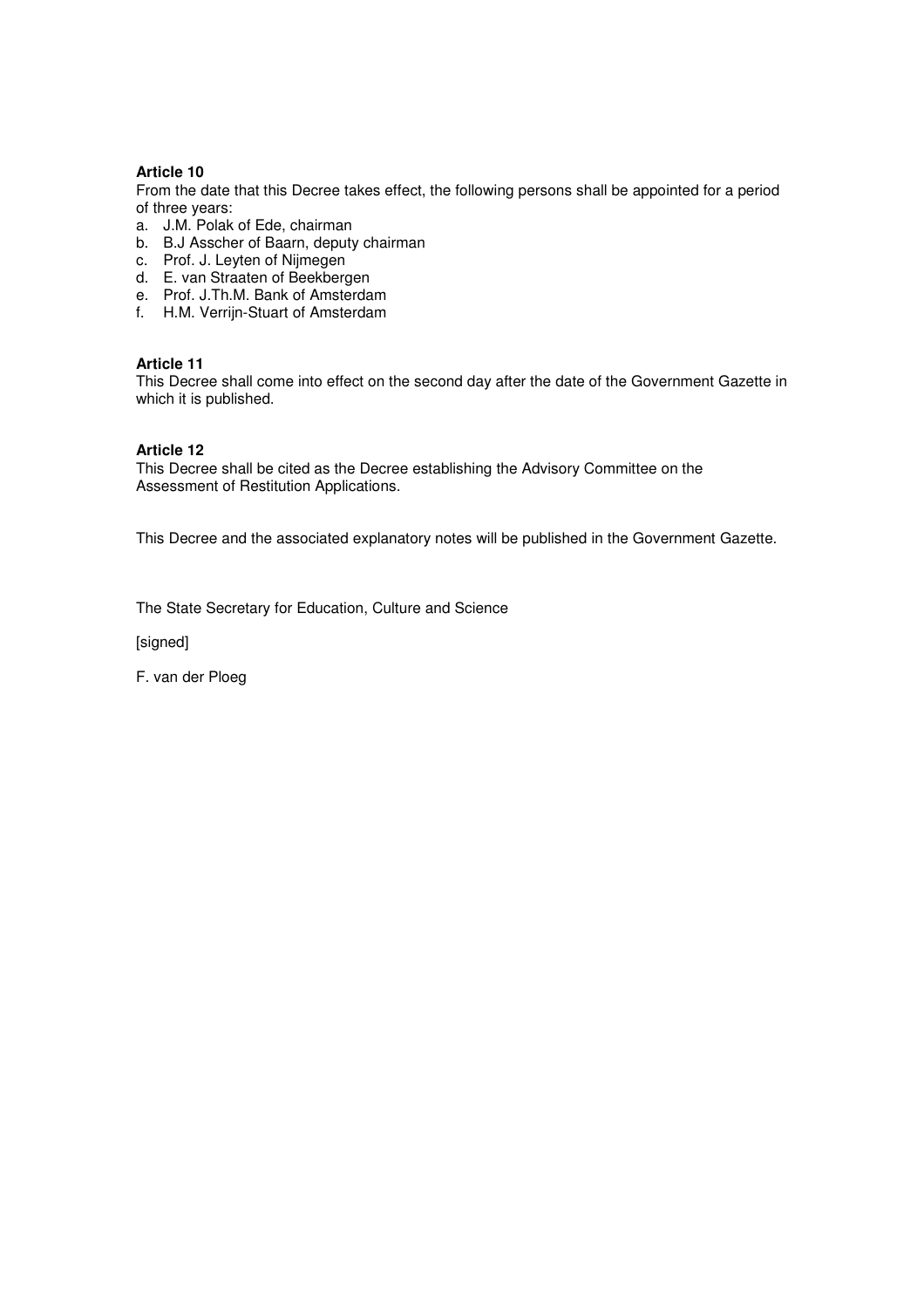## **Explanatory notes**

### **General**

The Ekkart Committee is one of the committees established in the Netherlands since 1997 to carry out research in the extensive field of post-World War II restitutions. The Committee supervises research into the origins of the 'NK collection', i.e. the collection of art objects that were recovered from Germany after World War II and have been held by the State of the Netherlands since then. Given the size of the NK collection, which comprises some 4000 objects, and the nature of the research, which involves tracing transactions that took place more than fifty years ago and of which, in many cases, very few documents have survived, the Ekkart Committee will not be able to finalise its research until the end of 2002.

In addition to supervising the research into the origins of collection items, the Committee is charged with issuing recommendations to the Minister of Education, Culture and Science on the government's restitution policy. The Committee submitted its interim recommendations to me on 26 April 2001. As stated in the accompanying letter, the Committee decided to draw up interim recommendations because in its view the urgency of policy adaptations is such, considering, among other things, the advanced age of some of the interested parties, that they should be implemented before the overall research project has been completed. In formulating its recommendations, the Committee aims to create scope for a more generous restitution policy. In its view, the strictly legal approach as laid down in the government's policy paper of 14 July 2000 is no longer acceptable.

I sent the Cabinet's response to these recommendations to the Speaker of the Lower House of Parliament on 29 June 2001, and a supplementary reaction of the government by letter of 16 November 2001. In its reaction to the Ekkart Committee recommendations, the government has not opted for a purely legal approach to the restitution issue, but rather for a more policy-oriented approach, also in the light of international developments in these matters, in which priority is given to moral rather than strictly legal arguments. This view was expressed, for example, in the outcome of the conference held in Washington in 1998 for a global discussion of World War II assets (known as the 'Washington Principles'). One of these principles is the establishment of "alternative dispute resolution mechanisms for resolving ownership issues." Countries like France and the United Kingdom have implemented this principle and have established committees charged with judging individual applications for restitution.

The establishment of an Advisory Committee in the Netherlands to consider individual applications for restitution is consistent both with the Ekkart Committee recommendations and with the international developments outlined above. The main reason for setting up an Advisory Committee was the need for the Ministry of Education, Culture and Science to decide on applications for restitution in as objective a manner as possible. Since the Minister of Education, Culture and Science, being the possessor/administrator of the NK collection, is directly concerned in the matter, the existence of an advisory committee will enhance the independence of the decision process. By letter of 7 June 2001 the parliamentary Education, Culture and Science Committee expressed its preference for an independent committee.

Based on its own experience, the Ekkart Committee currently expects that the Advisory Committee will be asked to consider 30 to 50 cases relating to objects currently held by the State. There are no indications as yet about the number of applications that might be submitted to the Advisory Committee by private individuals, nor is it clear how many years the Committee is going to need to fulfil its tasks. The figures mentioned seem to point to a term of 3 to 5 years.

### **Explanatory notes on each article**

### **Article 2**

The main task of the Committee is to advise the Minister of Education, Culture and Science, at his request, on individual applications for restitution of items that form part of the NK collection. In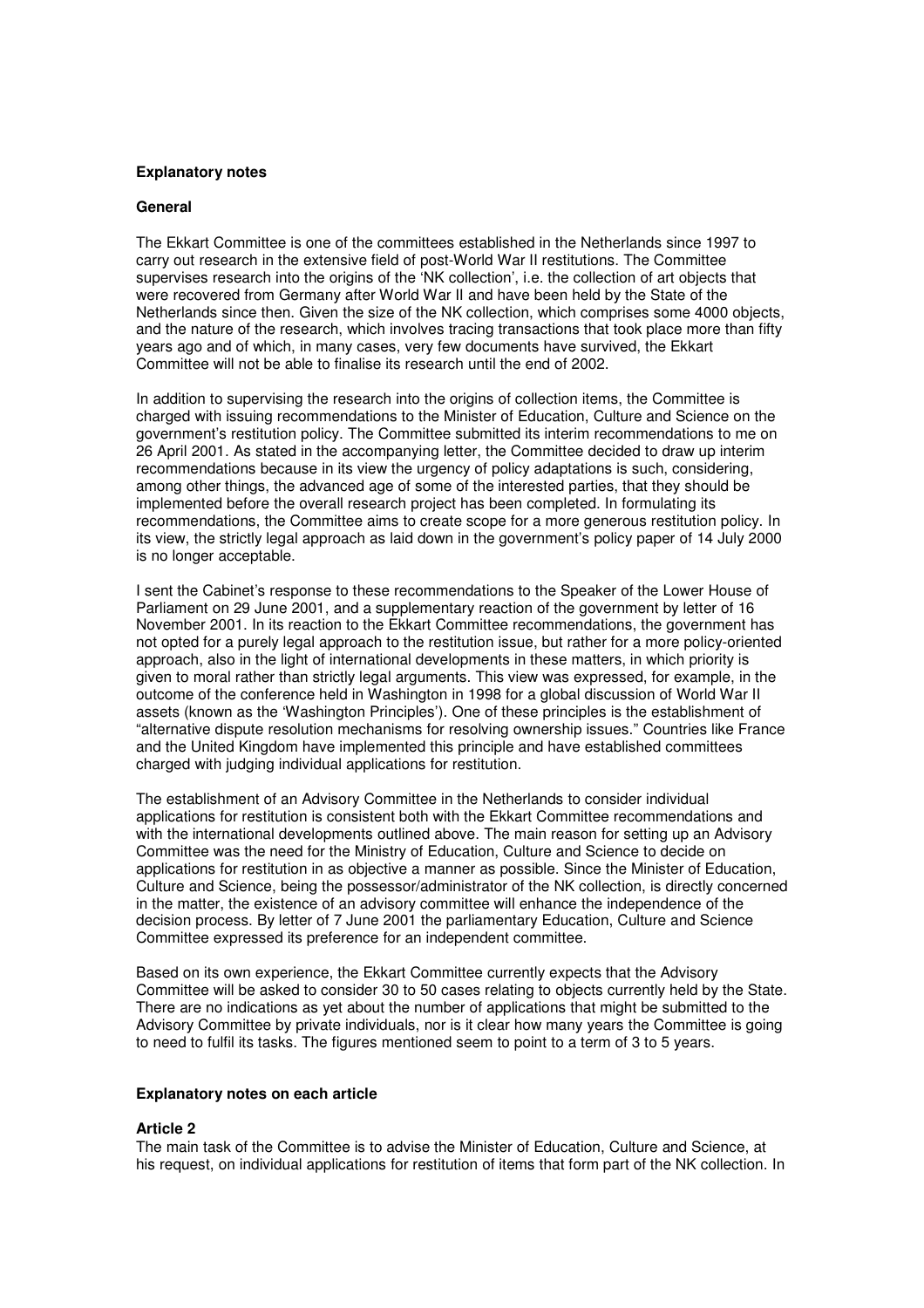addition, the Minister may also ask for advice on restitution applications that relate to items in the state collection that do not form part of the NK collection but nevertheless came into the possession of the State due to circumstances directly related to the Nazi regime.

Following the example of similar committees abroad and at the express request of the Lower House of Parliament, the Minister may also refer to the Committee disputes between private individuals, provided that the parties involved have made a request to that effect and provided that the dispute concerns an object of which the original owner lost possession involuntarily due to circumstances directly related to the Nazi regime.

The Minister will ask the Committee to give an opinion if and when he receives an application for restitution that complies with the relevant framework conditions. The Minister himself will only directly deal with applications that evidently fall outside the Committee's remit, for example because they do not relate to the restitution of items of cultural value that were transferred within the context of World War II. It has been decided to present the applications to the Committee via the Minister so as to avoid overburdening the Committee with requests that fall outside its mandate.

The Committee's advisory framework corresponds with the relevant outlines of government policy; first and foremost, the general government policy on World War II assets as laid down in the letter issued by the government on 21 March 2000. In addition, the government has issued rules that more specifically concern the restitution of items of cultural value. These rules form part of the policy the government announced to the Lower House of Parliament in its policy paper of 14 July 2000. However, the Ekkart Committee recommendations and the government's response to them have led to major amendments to that policy. The government's letters continue to be effective and, together with the Ekkart Committee recommendations and the government's response to these recommendations, constitute the policy framework within which the Advisory Committee is to operate. It goes without saying that any further recommendations from the Ekkart Committee in the future may cause the government to make adaptations to this policy framework.

The Advisory Committee will judge any application for restitution in the light of this policy framework. It may then conclude that:

- the application, while being covered by the regular legal rules, falls beyond the Advisory Committee's mandate. If so, the Advisory Committee will incorporate this in its opinion to the Minister.

- the application falls within the Advisory Committee's mandate and therefore qualifies for an opinion.

The government also wishes to make available a facility for the settlement of disputes between private individuals concerning an object of which the original owner lost possession involuntarily due to circumstances directly related to the Nazi regime. In its assessment of such applications from private individuals the Advisory Committee will be guided by the principles of reasonableness and fairness.

The intervention by the Minister – since it is the Minister who refers disputes between private individuals to the Advisory Committee – is the result of pragmatic considerations. As it is the Minister who is responsible for ensuring that the Advisory Committee receives the support it needs, the Minister must be aware of the number of opinions the Advisory Committee is expected to issue.

### **Articles 3 and 4**

The decisions about the Advisory Committee's size, composition and working method were taken with due regard to the need to balance the requirement of expertise against the requirement of efficiency in the formulation of Committee opinions.

The Advisory Committee is composed in such a way that at least the legal, historical and art history expertise required for the assessment of a restitution application is represented. The